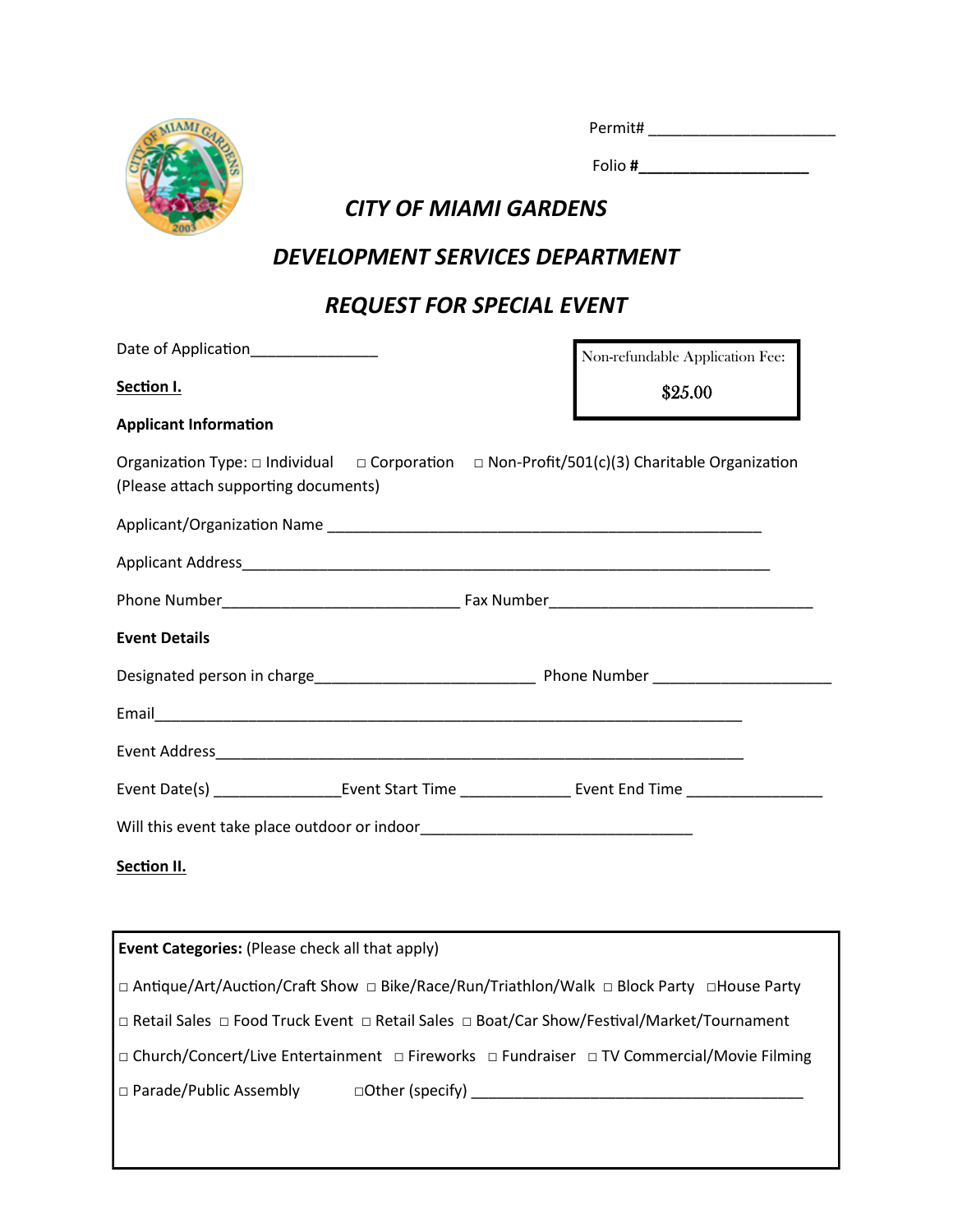| Description of Event in Detail (Please attach a separate page, if needed) _________________________        |  |  |  |
|------------------------------------------------------------------------------------------------------------|--|--|--|
|                                                                                                            |  |  |  |
|                                                                                                            |  |  |  |
|                                                                                                            |  |  |  |
| Number of participants expected ________________________ Number of event staff______________________       |  |  |  |
| Will staff have identifiers? (i.e. Identification Cards, Badges, Shirts, Etc.) □Yes □No                    |  |  |  |
|                                                                                                            |  |  |  |
| Has this event been held in the past? $\square$ Yes<br>⊡No                                                 |  |  |  |
|                                                                                                            |  |  |  |
| Please check all that apply:                                                                               |  |  |  |
| □Music □Live Entertainment □Food □Street Closure, hours________________________                            |  |  |  |
| □Alcohol sale/Consumption                                                                                  |  |  |  |
| □Tent(s) #_____ Size of tent(s) ________________(If greater than 10x12, building permit required)          |  |  |  |
| $\Box$ Bounce House(s) #                                                                                   |  |  |  |
| □Refuse Removal/Sanitary Facilities                                                                        |  |  |  |
|                                                                                                            |  |  |  |
| Will alcoholic beverages be served at your event? $\Box$ Yes $\Box$ No                                     |  |  |  |
| If so, what times will the alcoholic beverages be served? ______________________                           |  |  |  |
| Will there be any use of pyrotechnics and/or fireworks displays at this event? <b>DYES</b><br>$\square$ No |  |  |  |
| Section III.                                                                                               |  |  |  |
| For Commercial Locations, do you have a current:                                                           |  |  |  |

□Business Tax Receipt □Certificate of Use □Alarm Registration

**City Personnel:** Based on responses to questions within this application certain City personnel may be required to be present. (i.e. Police Officers, Community Service Aides, etc.) Once staffing needs are determined, applicant will be required to complete and sign a contract detailing the necessary City personnel needed and the costs associated with having the personnel present at the event. The applicant will receive an invoice for payment for any City personnel, and payment is due a minimum of 15 days prior to event. (Please initial)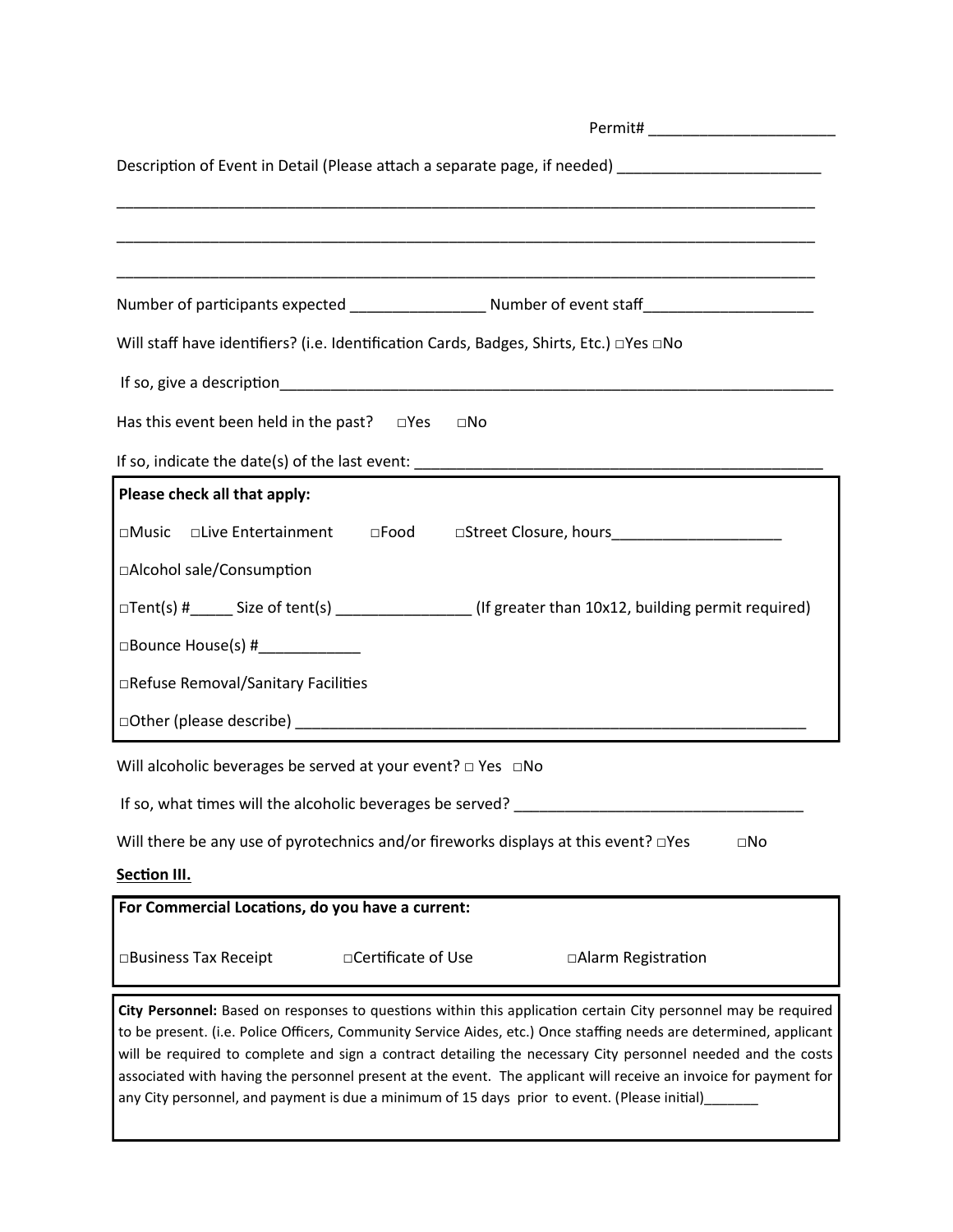#### Departmental Applications

### (Complete all sections that apply)

#### **Section IV.**

| <b>Public Works Department</b>                                                                                                                                                                                                                                                                                                                                                                                                                                                                       |                                                      |
|------------------------------------------------------------------------------------------------------------------------------------------------------------------------------------------------------------------------------------------------------------------------------------------------------------------------------------------------------------------------------------------------------------------------------------------------------------------------------------------------------|------------------------------------------------------|
| Parade or Public Assembly/ Block Party/ Temporary Street Closure Application                                                                                                                                                                                                                                                                                                                                                                                                                         |                                                      |
| Streets to be blocked off (Example: NW 12th Avenue between NW 199th Street and NW 201st Street.)                                                                                                                                                                                                                                                                                                                                                                                                     |                                                      |
|                                                                                                                                                                                                                                                                                                                                                                                                                                                                                                      |                                                      |
| Approved by:                                                                                                                                                                                                                                                                                                                                                                                                                                                                                         |                                                      |
|                                                                                                                                                                                                                                                                                                                                                                                                                                                                                                      |                                                      |
| City of Miami Gardens Public Works Department                                                                                                                                                                                                                                                                                                                                                                                                                                                        |                                                      |
| 1050 NW 163rd Street, Miami Gardens                                                                                                                                                                                                                                                                                                                                                                                                                                                                  |                                                      |
|                                                                                                                                                                                                                                                                                                                                                                                                                                                                                                      |                                                      |
| City of Miami Gardens Police Department                                                                                                                                                                                                                                                                                                                                                                                                                                                              |                                                      |
| 18611 NW 27 Ave, Miami Gardens                                                                                                                                                                                                                                                                                                                                                                                                                                                                       |                                                      |
|                                                                                                                                                                                                                                                                                                                                                                                                                                                                                                      |                                                      |
| Chief, Miami-Dade Fire Department                                                                                                                                                                                                                                                                                                                                                                                                                                                                    |                                                      |
| Main Location: 9300 NW 41 Street Miami, FL 33178 (786) 331-5000                                                                                                                                                                                                                                                                                                                                                                                                                                      |                                                      |
| North Location: 1655 NE 205 Street Highland Oak, FL 33179 (305) 513-7650                                                                                                                                                                                                                                                                                                                                                                                                                             |                                                      |
| South Location: 10850 SW 211 Street Miami, FL 33189 (305) 513-7670                                                                                                                                                                                                                                                                                                                                                                                                                                   |                                                      |
| <b>Police Department</b>                                                                                                                                                                                                                                                                                                                                                                                                                                                                             |                                                      |
| <b>Application for Public Music-Broadcast Permit</b>                                                                                                                                                                                                                                                                                                                                                                                                                                                 |                                                      |
| NOTICE TO APPLICANT: All applicants directed to this department for consideration and action shall be submitted fifteen<br>(15) working days prior to the date of any projected broadcasting or transmitting of music or sound by loudspeakers,<br>amplifiers, public address systems, and similar devices in such a manner that would be reasonably loud and raucous or that<br>would reasonably be calculated to attract a crowd or cause numbers of person to congregate in or on any open space. |                                                      |
| Hours to conduct or operate a Public Music or Broadcast Event:                                                                                                                                                                                                                                                                                                                                                                                                                                       |                                                      |
| (no longer than six (6) hours total and not between the hours of 10:00 PM and 7:00 AM on weekdays                                                                                                                                                                                                                                                                                                                                                                                                    |                                                      |
| and 10:00 PM and 10:00 AM on weekends).                                                                                                                                                                                                                                                                                                                                                                                                                                                              |                                                      |
|                                                                                                                                                                                                                                                                                                                                                                                                                                                                                                      |                                                      |
| <b>MIAMI GARDENS POLICE DEPARTMENT NOTIFICATION:</b>                                                                                                                                                                                                                                                                                                                                                                                                                                                 |                                                      |
| <b>Person Notified</b><br>Date                                                                                                                                                                                                                                                                                                                                                                                                                                                                       | By Whom                                              |
|                                                                                                                                                                                                                                                                                                                                                                                                                                                                                                      |                                                      |
| <b>Permit Number:</b>                                                                                                                                                                                                                                                                                                                                                                                                                                                                                | <b>Police Chief, Miami Gardens Police Department</b> |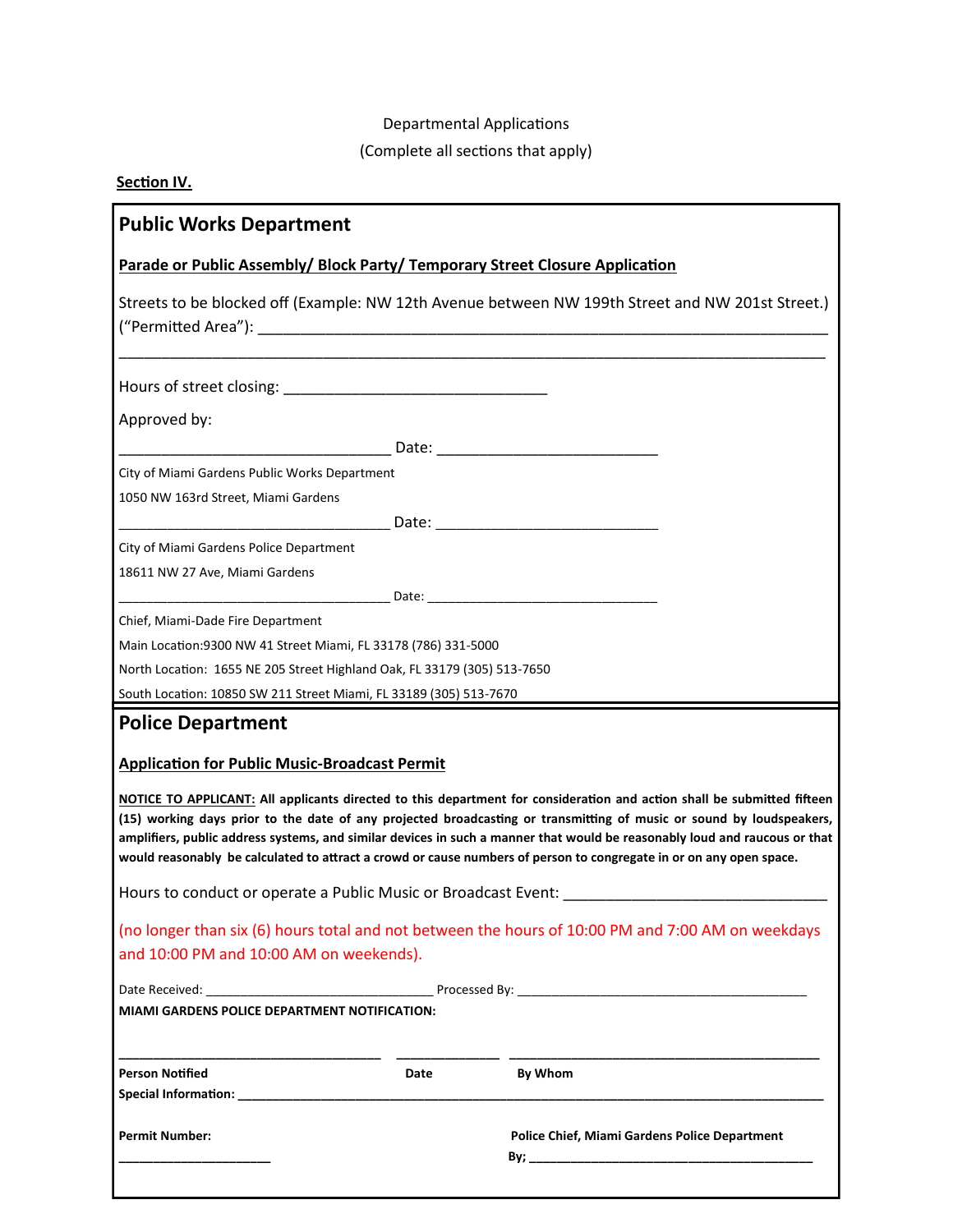**Section V.**

| Fees & Charges:                                                       |                                                        |  |
|-----------------------------------------------------------------------|--------------------------------------------------------|--|
| <b>Special Event Permit Fees</b>                                      | <b>Broadcast, Block party, and Tent Sales</b>          |  |
| More than 30 days prior to event                                      | Residential \$10.50                                    |  |
| Small activity/event \$157.50 (150 or less)                           | Residential (less than 30 days prior to event) \$21.00 |  |
| Large activity/event \$315.00 (151 or more) Commercial \$26.25        |                                                        |  |
| Less than 30 days prior to event                                      | Commercial (less than 30 days prior to event) \$52.50  |  |
| Small activity/event \$315.00 (150 or less)                           | Block Party Permit-\$52.50                             |  |
| Large activity/event \$630.00 (151 or more) Retail Tent Sale-\$262.50 |                                                        |  |
| <b>Special Event Fees Non-profit</b>                                  | <b>Expedited Fees</b>                                  |  |
| More than 30 days prior to event                                      | 7-13 days-\$500                                        |  |
| Small activity/event \$105.00 (150 or less)                           | $0 - 6$ Days $-51,000$                                 |  |
| Large activity/event \$210.00 (151 or more)                           |                                                        |  |
| Less than 30 days prior to event                                      |                                                        |  |
| Small activity/event \$210.00 (150 or less)                           |                                                        |  |
| Large activity/event \$420.00 (151 or more)                           |                                                        |  |

**Special Notice**: During review by various City Departments, additional conditions may be imposed. This permit is only valid for the time indicated on this permit. In event that the applicant fails to fulfill the requirements (as set forth in this permit) or fails to obtain proper authorization to proceed, if conditions have changed, or the expected outcomes, impacts, or conditions are substantially altered, the permit will be voided immediately by authorized City personnel and denial of future events may occur.

#### **Applicant Agreement and Waiver of Liability:**

I, the undersigned, will indemnify, defend and hold harmless, the City of Miami Gardens, its agents, employees, officers and any and all other associates, from and against any and all actions, in law or in equity, from liability or claims of damages, demands or judgments to any person or property which may result now or in the future from conduct of this event. The undersigned has read and voluntarily signed the release and waiver of liability and Indemnity Agreement, and further agrees that no oral representations, statements, or inducements apart from the foregoing written agreement have been made. The undersigned agrees to pay all required fees and charges and will abide by all the rules and procedures presented therein and non-compliance may result in denial of current or future events.

\_\_\_\_\_\_\_\_\_\_\_\_\_\_\_\_\_\_\_\_\_\_\_\_\_\_\_\_\_\_\_\_\_\_\_\_\_\_\_\_\_\_\_\_\_ \_\_\_\_\_\_\_\_\_\_\_\_\_\_\_\_\_\_\_\_\_\_\_\_\_\_\_\_\_\_\_\_

Signature of Applicant/ Person designated Date as being in charge

\_\_\_\_\_\_\_\_\_\_\_\_\_\_\_\_\_\_\_\_\_\_\_\_\_\_\_\_\_\_\_\_\_\_\_\_\_\_\_\_\_

Print name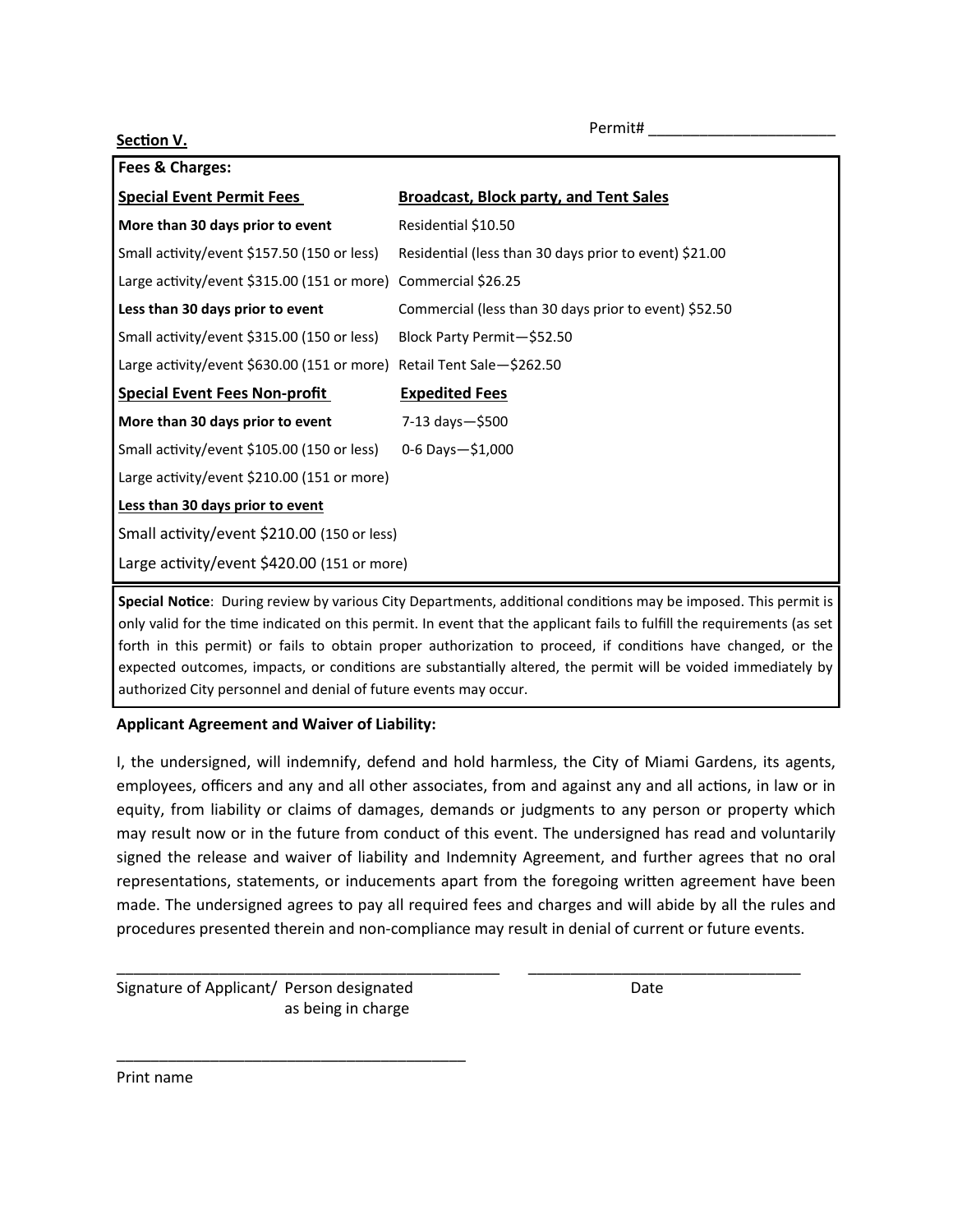## **Request for Special Event Required Items for Permit Application Submittal Checklist**

| Items Needed | Received |        |                                                              |
|--------------|----------|--------|--------------------------------------------------------------|
|              | Yes      | No     |                                                              |
| $\Box$       | $\Box$   | $\Box$ | <b>Special Event Application</b>                             |
| $\Box$       | $\Box$   | $\Box$ | <b>Block Party Permit</b>                                    |
| $\Box$       | $\Box$   | $\Box$ | Parade/Public Assembly Permit                                |
| $\Box$       | $\Box$   | $\Box$ | <b>Broadcast Permit</b>                                      |
| $\Box$       | □        | $\Box$ | <b>Building Permit Application</b>                           |
| $\Box$       | $\Box$   | $\Box$ | Temporary Signage Permit Application                         |
| $\Box$       | $\Box$   | $\Box$ | Park Rental Permit (Applicable if 150 or more patrons)       |
| $\Box$       | $\Box$   | $\Box$ | Miami-Dade Filming Permit                                    |
| $\Box$       | $\Box$   | $\Box$ | Site Plan (Lay out of event site)                            |
| $\Box$       | $\Box$   | $\Box$ | Route Map                                                    |
| $\Box$       | $\Box$   | $\Box$ | Maintenance of Traffic Plan (M.O.T.)                         |
| $\Box$       | □        | $\Box$ | Off-duty Officer/Security Contract                           |
| $\Box$       | $\Box$   | $\Box$ | Copy of Staff Identifier                                     |
| $\Box$       | $\Box$   | $\Box$ | Property Owner Letter of Approval (Commercial Property Only) |
| $\Box$       | $\Box$   | $\Box$ | <b>Residential Impact Notification</b>                       |
| $\Box$       | □        | $\Box$ | <b>State Alcohol License</b>                                 |
| $\Box$       | $\Box$   | $\Box$ | <b>Food Preparation License</b>                              |
| $\Box$       | $\Box$   | $\Box$ | 501(c)(3) Exemption Certificate                              |
| $\Box$       | $\Box$   | $\Box$ | Insurance Certificate                                        |
| $\Box$       | $\Box$   | $\Box$ | <b>Security Deposit</b>                                      |
| $\Box$       | $\Box$   | $\Box$ | <b>Application Fees</b>                                      |